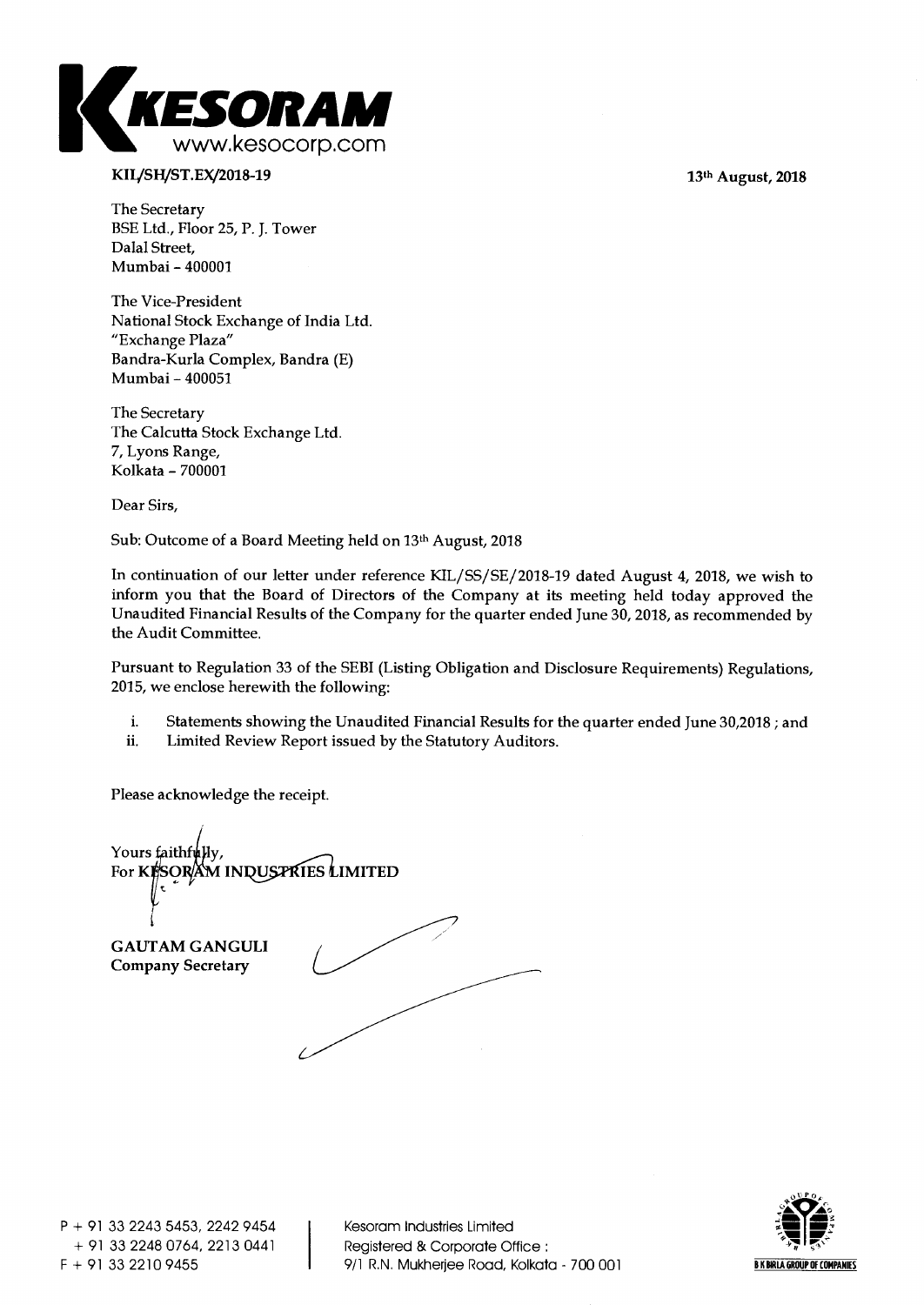# **Deloitte Haskins & Sells**

Chartered Accountants 13<sup>th</sup> & 14<sup>th</sup> Floor Building-Omega Bengal Intelligent Park Block - EP & GP, Sector - V Salt Lake Electronics Complex Kolkata - 700 091 West Bengal, India

Tel: +91 33 6612 1000 Fax: +91 33 6612 1001

## **INDEPENDENT AUDITOR'S REVIEW REPORT ON REVIEW OF INTERIM FINANCIAL RESULTS**

### **TO THE BOARD OF DIRECTORS OF KESORAM INDUSTRIES LIMITED**

1. We have reviewed the accompanying Statement of Standalone Unaudited Financial Results of **KESORAM INDUSTRIES LIMITED** ("the Company"), for the quarter ended June 30, 2018 ("the Statement"), being submitted by the Company pursuant to the requirement of Regulation 33 of the SEBI (Listing Obligations and Disclosure Requirements) Regulations, 2015, as modified by Circular No. CIR/CFD/FAC/62/2016 dated July 5, 2016.

This Statement which is the responsibility of the Company's Management and approved by the Board of Directors, has been prepared in accordance with the recognition and measurement principles laid down in the Indian Accounting Standard 34 "Interim Financial Reporting" ("Ind AS 34"), prescribed under Section 133 of the Companies Act, 2013 read with relevant rules issued thereunder and other accounting principles generally accepted in India. Our responsibility is to issue a report on the Statement based on our review.

- 2. We conducted our review of the Statement in accordance with the Standard on Review Engagements (SRE) 2410 'Review of Interim Financial Information Performed by the Independent Auditor of the Entity', issued by the Institute of Chartered Accountants of India. This Standard requires that we plan and perform the review to obtain moderate assurance as to whether the Statement is free of material misstatement. A review is limited primarily to inquiries of Company personnel and analytical procedures applied to financial data and thus provides less assurance than an audit. We have not performed an audit and, accordingly, we do not express an audit opinion.
- 3. Based on our review conducted as stated above, nothing has come to our attention that causes us to believe that the accompanying Statement, prepared in accordance with the aforesaid Indian Accounting Standards and other accounting principles generally accepted in India, has not disclosed the information required to be disclosed in terms of Regulation 33 of the SEBI (Listing Obligations and Disclosure Requirements) Regulations, 2015, as modified by Circular No. CIR/CFD/FAC/62/2016 dated July 5, 2016, including the manner in which it is to be disclosed, or that it contains any material misstatement.

## For **DELOITTE HASKINS & SELLS**

Chartered Accountants (Firm's Registration No.302009E)

Abhijit Bandydpadhyay Partner (Membership No. 054785)

KOLKATA, August 13, 2018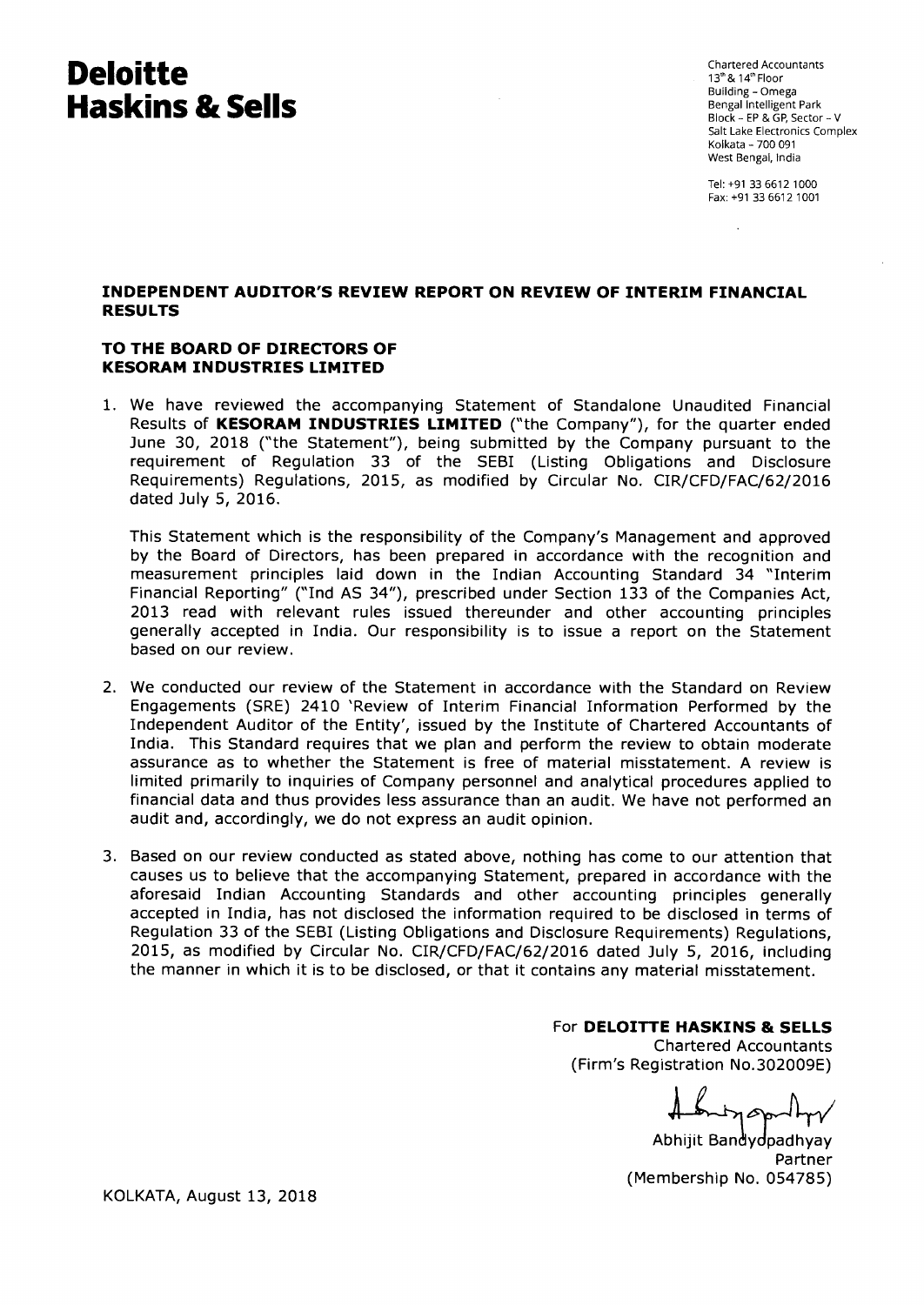#### KESORAM **INDUSTRIES LIMITED**

Regd. Office : **9/1, R. N. Mukherjee Road, Kolkata - 700 001 Statement of Unaudited Financial Results for the quarter ended 30th June, 2018** 

(Approved by the **Board of Directors on 13th August, 2018 after review thereof by the Audit Committee )** 

|                |                                                 |     |                  |                  |                  | Rs./Crores       |
|----------------|-------------------------------------------------|-----|------------------|------------------|------------------|------------------|
|                |                                                 |     | Current          | Preceeding       | Corresponding    |                  |
|                |                                                 |     | three            | three            | three months     | Previous         |
|                |                                                 |     | months           | months           | ended in the     | Year             |
|                |                                                 |     | ended            | ended            | previous year    | ended            |
| SI.            | Particulars                                     |     | 30/06/2018       | 31/03/2018       | 30/06/2017       | 31/03/2018       |
| No.            |                                                 |     | (Unaudited)      | (Unaudited)      | (Unaudited)      | (Audited)        |
|                | Income                                          |     |                  |                  |                  |                  |
|                | a) Revenue from Operations                      |     | 931.72           | 985.33           | 995.65           | 3,704.57         |
|                | b) Other Income                                 |     | 29.21            | 32.58            | 19.77            | 228.46           |
|                | Total Income [1(a) + 1(b)]                      |     | 960.93           | 1,017.91         | 1,015.42         | 3,933.03         |
| 2 <sup>1</sup> | ! xpenses                                       |     |                  |                  |                  |                  |
|                | a) Cost of Materials consumed                   |     | 293.61           | 246.21           | 296.53           | 1,027.40         |
|                | b) Purchases of stock-in-trade                  |     | 22.21            | 40.90            | 48.46            | 145.35           |
|                | c) Changes in inventories of finished goods,    |     | (41.04)          | 30.43            | (56.56)          | 47.71            |
|                | work in progress and stock in trade             |     |                  |                  |                  |                  |
|                | d) Excise Duty                                  |     |                  |                  | 117.46           | 117.46           |
|                | e) Employee benefits expense                    |     | 82.70            | 77.58            | 83.32            | 323.41           |
|                | Depreciation and amortisation expense<br>·f).   |     | 31.26            | 34.40            | 31.14            | 128.23           |
|                | g) Finance Costs                                |     | 101.28           | 120.18           | 88.09            | 421.24           |
|                | Power and fuel<br>h)<br>Packing and carriage    |     | 175.02           | 186.32           | 161.20           | 675.27           |
|                | i)<br>Other expenses<br>j)                      |     | 226.85<br>132.44 | 238.28<br>203.78 | 215.42<br>128.98 | 841.07<br>596.18 |
|                |                                                 |     |                  |                  |                  |                  |
|                | Total Expenses [2(a) to 2(j)]                   |     | 1,024.33         | 1,178.08         | 1,114.04         | 4,323.32         |
| 3              | Profit/(Loss) before exceptional items          |     |                  |                  |                  |                  |
|                | and tax $(1-2)$                                 |     | (63.40)          | (160.17)         | (98.62)          | (390.29)         |
| 4              | Exceptional items (Net)                         |     |                  |                  | (23.97)          | (75.22)          |
| 5              | Profit /(Loss) before tax (3+4)                 |     | (63.40)          | (160.17)         | (122.59)         | (465.51)         |
| 6              | Tax expense                                     |     |                  |                  |                  |                  |
|                | a) Current tax charge / (credit)                |     |                  |                  |                  |                  |
|                | b) Deferred tax charge / (credit)               |     |                  | (2.00)           |                  | (2.00)           |
|                | Net Profit /(Loss) for the period (5-6)         |     | (63.40)          | (158.17)         | (122.59)         | (463.51)         |
| 8 <sup>1</sup> | Other Comprehensive Income (net of tax expense) |     | (1.98)           | 9.46             | (0.40)           | (1.74)           |
| 9              | Total Comprehensive Income (7+8)                |     |                  |                  |                  |                  |
|                |                                                 |     | (65.38)          | (148.71)         | (122.99)         | (465.25)         |
| 10 (           | Paid up equity share capital                    |     |                  |                  |                  |                  |
|                | (Face value Rs. 10/-per share)                  |     | 142.59           | 137.34           | 124.77           | 137.34           |
| 11             | Reserves excluding Revaluation Reserve          |     |                  |                  |                  | 636.36           |
| 12.1           | Farnings Per Share (EPS) (Not Annualised)       |     |                  |                  |                  |                  |
|                | If ace value of Rs.10/- per share]              |     |                  |                  |                  |                  |
|                | a) Basic LPS                                    | Rs. | (4.46)           | (12.62)          | (10.44)          | (37.66)          |
|                | b) Diluted EPS                                  |     |                  | (12.62)          |                  |                  |
|                |                                                 | Rs. | (4.46)           |                  | (10.44)          | (37.66)          |
|                |                                                 |     |                  |                  |                  |                  |

Page 1 of 3



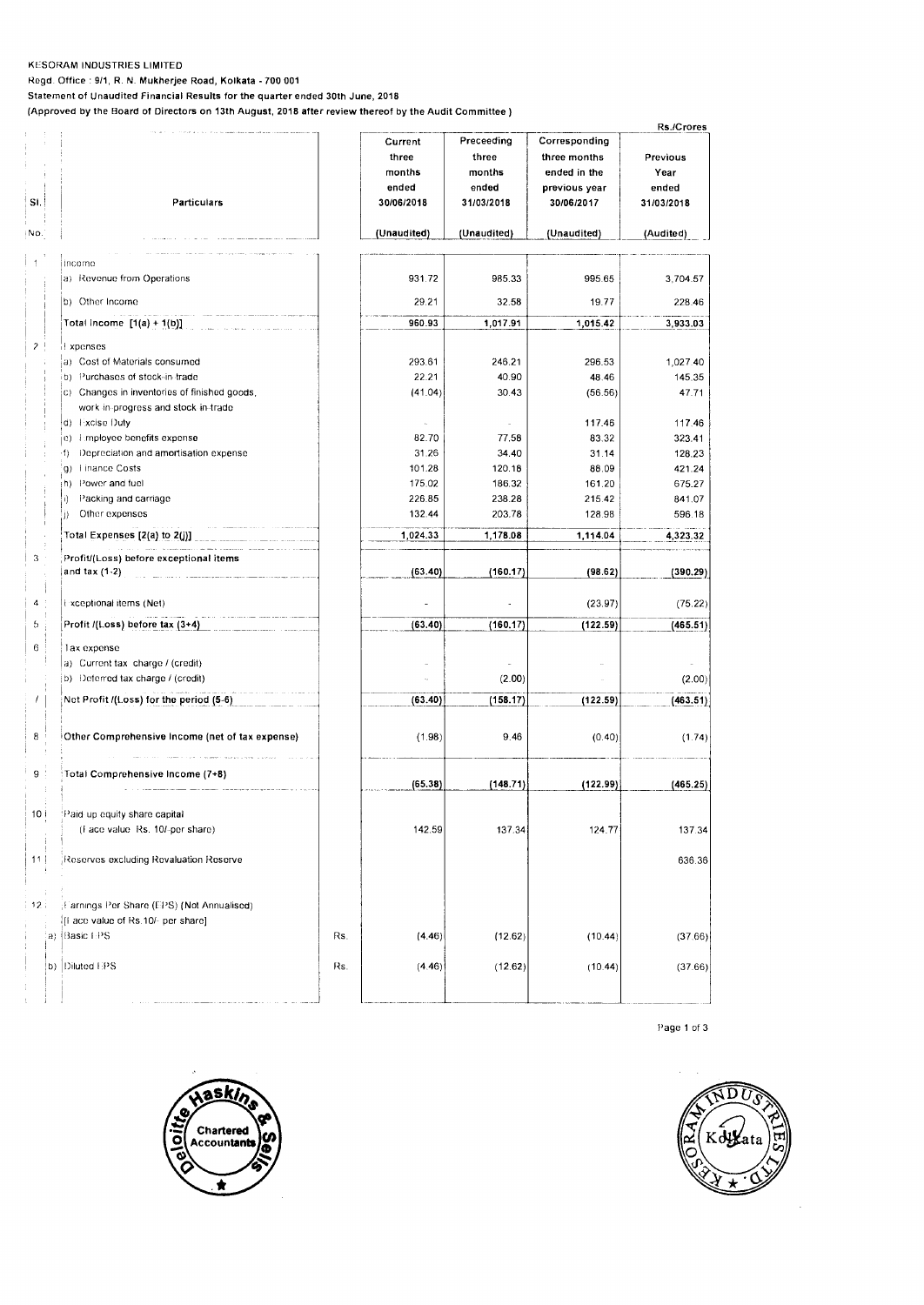#### **KESORAM INDUSTRIES LIMITED**

**Regd. Office : 9/1, R. N. Mukherjee Road, Kolkata - 700 001** 

**Statement of Unaudited Financial Results for the quarter ended 30th June, 2018** 

**(Approved by the Board of Directors on 13th August, 2018 after review thereof by the Audit Committee )** 

#### **Statement of Segment Revenue, Results , Assets and Liabilities**

|                         |                                                                                                       |                     |                     |                             | <b>Rs./Crores</b>   |
|-------------------------|-------------------------------------------------------------------------------------------------------|---------------------|---------------------|-----------------------------|---------------------|
|                         |                                                                                                       | Current             | Preceeding          | Corresponding               |                     |
|                         |                                                                                                       | three               | three               | three months                | <b>Previous</b>     |
|                         |                                                                                                       | months              | months              | ended in the                | Year                |
| SI.                     | <b>Particulars</b>                                                                                    | ended<br>30/06/2018 | ended<br>31/03/2018 | previous year<br>30/06/2017 | ended<br>31/03/2018 |
| No.                     |                                                                                                       |                     |                     |                             |                     |
|                         |                                                                                                       | (Unaudited)         | (Unaudited)         | (Unaudited)                 | (Audited)           |
| 1                       | Segment Revenue                                                                                       |                     |                     |                             |                     |
| a                       | Tyres                                                                                                 | 353.47              | 372.91              | 363.13                      | 1,453.04            |
| þ                       | Cement                                                                                                | 578.21              | 612.12              | 632,52                      | 2,251.23            |
| c.                      | Unallocated                                                                                           | 0.04                | 0.30                |                             | 0.30                |
|                         | Total                                                                                                 | 931.72              | 985.33              | 995.65                      | 3,704.57            |
|                         | Less: Inter Segment Revenue (at cost)<br>Sales /Income                                                | 931.72              | 985.33              | 995.65                      | 3,704.57            |
|                         | Total Revenue from Operations                                                                         | 931.72              | 985.33              | 995.65                      | 3,704.57            |
| $\overline{\mathbf{c}}$ | Segment Results (Profit /(Loss) before tax and interest)                                              |                     |                     |                             |                     |
|                         |                                                                                                       |                     |                     |                             |                     |
| a                       | Tyres                                                                                                 | (7.89)              | (5.18)              | (51.22)                     | (128.93)            |
| b                       | Cement                                                                                                | 55.15               | 25.91               | 55.24                       | 127.50              |
|                         | Total                                                                                                 | 47.26               | 20.73               | 4.02                        | (1.43)              |
|                         | Less:                                                                                                 |                     |                     |                             |                     |
|                         | i) Interest                                                                                           | 97.38               | 118.80              | 87.58                       | 418.57              |
|                         | ii) Other un-allocable expenditure net of other un-<br>allocable (income) and exceptional items (net) | 13.28               | 62.10               | 39.03                       | 45.51               |
|                         | Total Profit/(Loss) before tax                                                                        | (63.40)             | (160.17)            | (122.59)                    | (465.51)            |
| 3                       | Segment Assets                                                                                        |                     |                     |                             |                     |
|                         |                                                                                                       |                     |                     |                             |                     |
| a                       | Tyres                                                                                                 | 2,015.07            | 2,017.02            | 2,059.20                    | 2,017.02            |
| b                       | Cement                                                                                                | 1,991.25            | 1,993.13            | 2,118.69                    | 1,993.13            |
| c                       | Unallocated                                                                                           | 1,478.63            | 1,703.41            | 1,599.96                    | 1,703.41            |
|                         | Total                                                                                                 | 5,484.95            | 5,713.56            | 5,777.85                    | 5,713.56            |
| 4                       | Segment Liabilities                                                                                   |                     |                     |                             |                     |
| a                       | Tyres                                                                                                 | 773.67              | 852.67              | 873.38                      | 852.67              |
| b                       | Cement                                                                                                | 520.83              | 504.42              | 422.87                      | 504.42              |
| c                       | Unallocated                                                                                           | 3,471.86            | 3,582.77            | 3,662.61                    | 3,582.77            |
|                         | Total                                                                                                 | 4,766.36            | 4,939.86            | 4,958.86                    | 4,939.86            |

Page 2 of 3